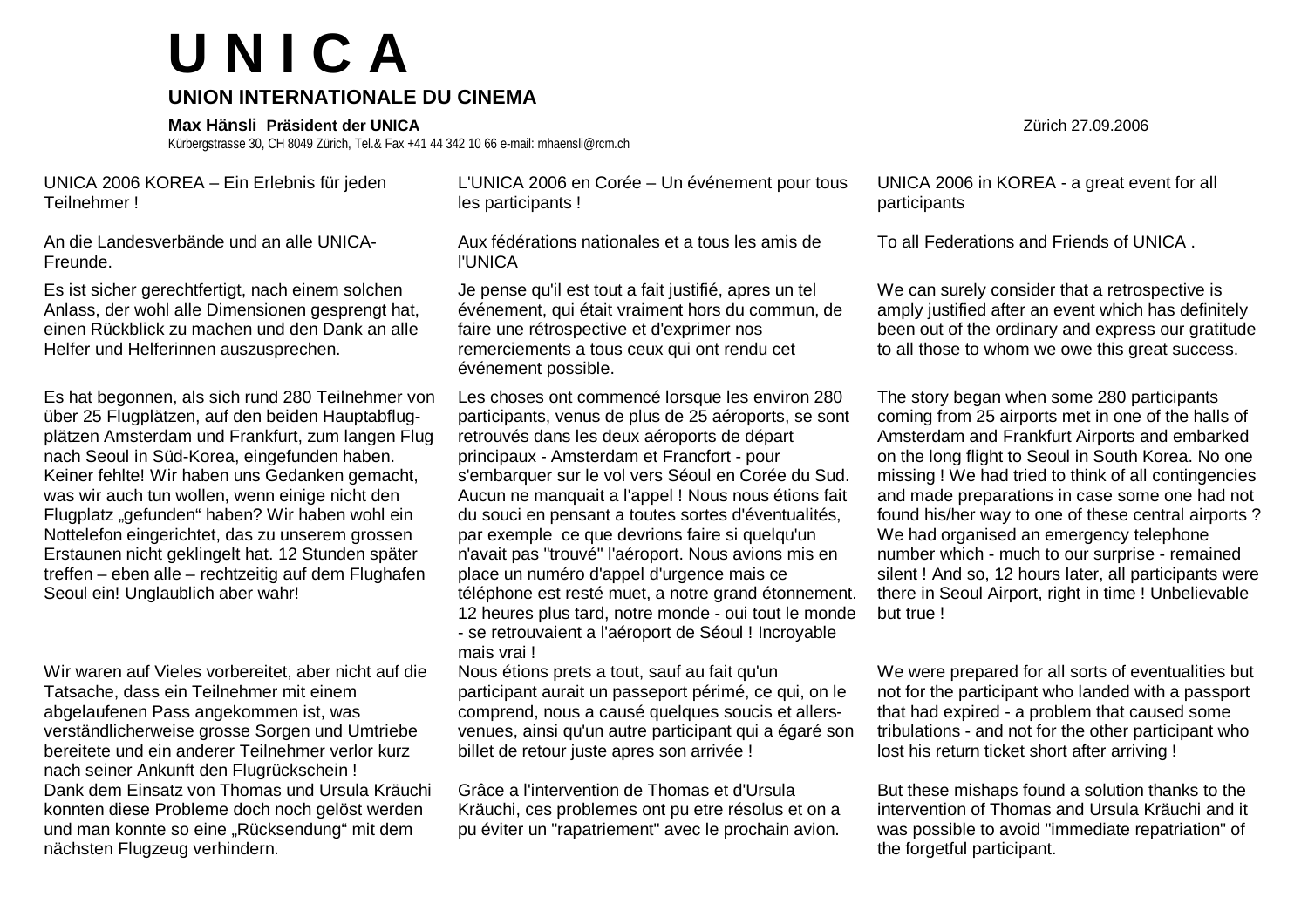Der freundliche Empfang durch Mr. Chang trug sicher zur aufgelockerten Atmosphäre bei sodass nach einer Stadtrundfahrt und und einem Bummel durch Insadong, einer Einkaufsstrasse, alle ihr Hotelzimmer beziehen konnten, wenn auch dabei einige Wünsche auf Änderungen gemacht werden mussten.. Eine Rundreise von 5 Tagen zeigte die verschiedenen Gesichter von Korea und zum Erstaunen aller Teilnehmer wurde an fast allen Orten die vom OK erbetene Befreiung von Foto- und Film-Verbot, erteilt. Dies gab für viele Teilnehmer unerwartete Möglichkeiten Bilder zu schiessen, die von keiner andern Reisegruppe gemacht werden konnten. So war es möglich, dass wir praktisch in allen Tempeln Aufnahmen machen konnten, die wohl Seltenheitswerte haben dürften.

Herzlichen Dank an Mr. Chang, der dies ermöglicht hatte.

Die Rundreise wurde mit dem Rückflug von der Südinsel Jeju nach Daegu ins Hotel Interburgo abgeschlossen wo an einer ganz aussergewöhnlichen Eröffnung die eigentliche UNICA, der Kongress und der Wettbewerb gestartet wurde. Spitzenkünstler zeigten echte Folklore von Korea in höchster Qualität und der Applaus war so gross, dass nach einigem Zögern sich die Truppe entschieden hat, eine Zugabe zu bringen, was in Korea praktisch unbekannt ist. Etwas fremd fast kam uns die Vorführung der ersten Länderprogramme vor, wurden diese doch gleichzeitig auf 3 Leinwänden (!) gezeigt. Grund dazu war wohl die Tatsache, dass die Grösse des Saales (sehr breit) nur so zu überwinden war, dass alle rechts und links sitzenden Zuschauer auch ein qualitativ gutes Bild bekamen.

Nach 2 Tagen wurde der ganze Tross ins Hotel Concorde in Gyeongju (Kaiserstadt) verlegt, wo L'accueil amical de M. Chang a surement contribué a rendre l'atmosphere encore plus légere si bien que, apres un tour de ville et une promenade dans la rue commerçante de Insadong, les participants pouvaient prendre possession de leurs chambres d'hôtel, en dépit de quelques demandes de changements, comme on pouvait s'y attendre. Le circuit de 5 jours a permis de voir les différents visages de la Corée et, au grand étonnement de tous les participants, on s'est aperçu que l'interdiction de filmer et de photographier avait été levée pour nous puisque partout, ainsi qu'il avait été demandé par le Comité organisateur. Cela a permis a beaucoup de participants de faire des photos et des prises de vues que les groupes de touristes ne peuvent pas faire. Et donc nous avons pu photographier et filmer dans pratiquement tous les temples et les images auront probablement valeur de raretés.

Grand merci a M. Chang qui avait rendu cela possible.

Le circuit s'est achevé avec le vol de retour depuis l'île méridionale de Jeju vers Daegu et l'hôtel Interburgo ou le Congres et le Concours de l'UNICA proprement dits ont été inaugurés avec une cérémonie d'ouverture tout a fait inhabituelle. Des artistes de talent nous ont présenté le vrai folklore de Corée avec un spectacle de haute qualité et les applaudissements ont été si nourris que, apres un peu d'hésitation, la troupe a décidé de donner un bis, ce qui est pratiquement inconnu en Corée. Tout nouveau également pour nous, la présentation des premiers programmes nationaux qui étaient projetés en meme temps sur 3 écrans (!). La raison en était probablement la dimension de la salle (tres large), ce que l'on ne pouvait pas surmonter autrement, si bien que tous les spectateurs, y compris ceux assis a gauche et a droite avaient une image de tres bonne qualité.

Deux jours plus tard, la "troupe" toute entiere a déménagé pour l'hôtel Concorde a Gyeongju (ville The friendly reception offered by Mr. Chang surely contributed to making the atmosphere even more relaxed so that, after a city tour and a walk in Insadong shopping street, the participants could check into their hotel rooms - with some of them, as could be expected, asking for a change... The 5 day tour was a great opportunity to see various aspects of Korea and, much to the surprise of all visitors, we realised that the no-picture or video order imposed in nearly all places did not apply to us, following the special permission that the Organising Committee has been granted. So all very pleased to have this possibility of making films and videos that the tourist groups are not allowed to capture and we are sure that this permission granted in all temples made it possible for many to make pictures that will not be so very common.

Many thanks to Mr. Chang who had made all the necessary arrangements.

The tour came to an end with the return flight from the Southern island of Jeju to the city of Daegu and the Interburgo hotel where the UNICA Congress and Film Competition were inaugurated with an original opening ceremony. Artists of talent presented the true folklore of Korea in a highquality performance and the applause that followed was so loud that, after some hesitation, the group decided to give an encore, something which is practically unknown in Korea. The projection of the first national programs was also somewhat strange to us as the films were screened simultaneously on 3 screens (!). The reason was probably the size of the projection hall room (very wide) and there was no alternative if we wanted all spectators, including those seated on the left and right sides to have a high quality image.

Two days later, the whole "troop" moved to Concorde Hotel in Gyeongju (Imperial city) where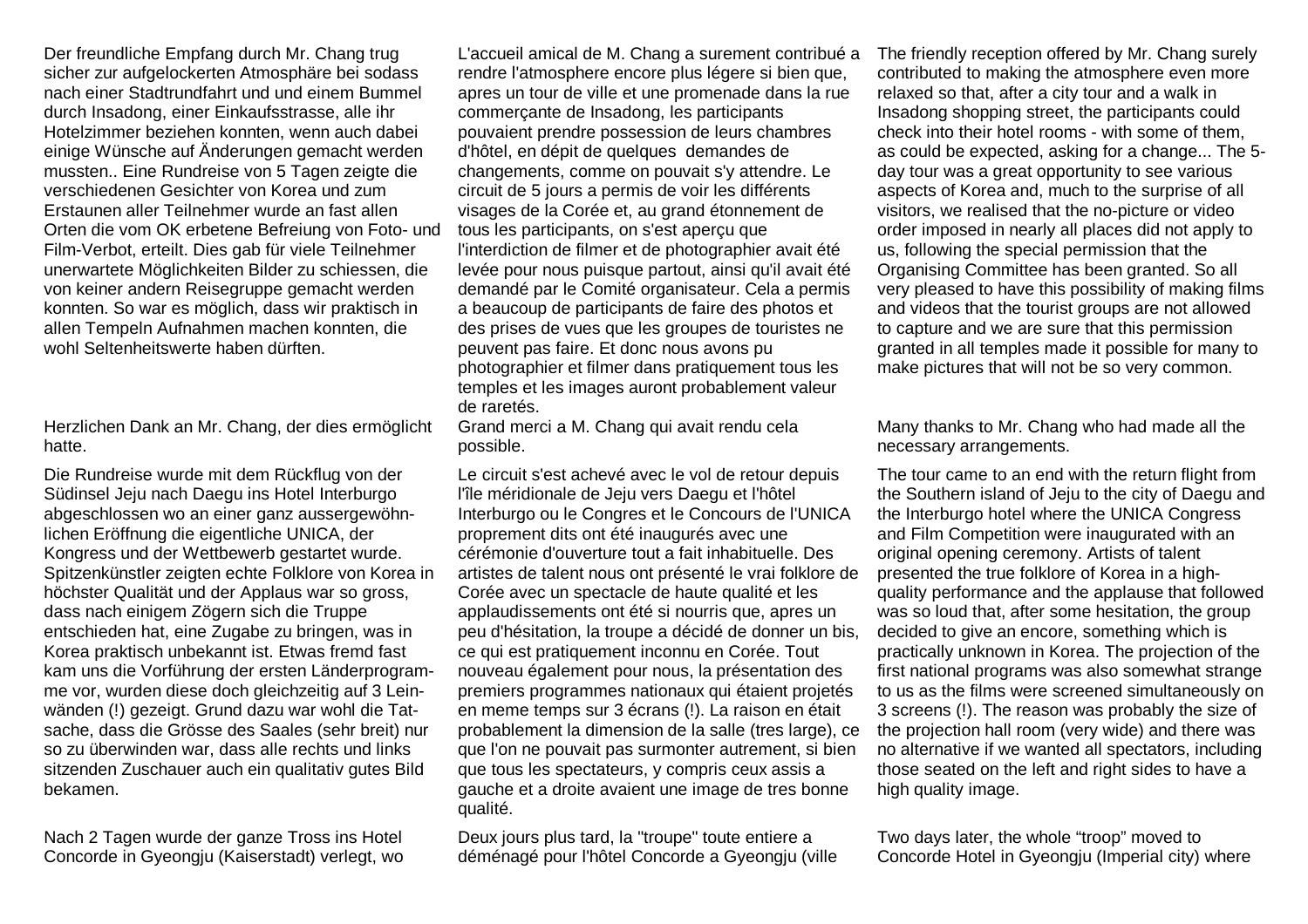bereits die zweite Technik aufgebaut worden ist und wo nur noch eine Leinwand nötig war. Die Technik funktionierte zum Erstaunen vieler Teilnehmer vorzüglich und es gab keine einzige Unterbrechung. Ein Lob an die Crew der Technik. Die 3 eingeplanten Halbtagesausflüge wurden durchgeführt und es gab auch dabei ganz unerwartete Möglichkeiten Bilder zu schiessen, die wir sicher in künftigen Wettbewerben sehen werden. Die Auswahl der angesteuerten Orte wurden von Mr. Chang vorgenommen und auch dafür darf ihm alles Lob gesprochen werden.

Die Generalversammlung, die am Donnerstag abgehalten wurde, hatte die Wahl des neuen Komitees als Höhepunkt. Der Rücktritt von Serge Michel (Frankreich) der zum Ehrenmitglied auf Grund seiner langen Tätigkeit und der vorzüglich geleiteten Arbeit, ernannt wurde, machte den Posten des Vize-Präsidenten frei. Frankreich nominierte die Jury-Präsidentin Jeanne Glass (Frankreich) als Kandidatin, die auch im ersten Wahlgang gewählt wurde. Da Lauri Hirvonen (Finnland) seinen Rücktritt aus beruflichen Gründen eingereicht hat, musste eine Neuwahl vorgenommen werden. Dafür bewarben sich zwei Kandidaten: Jaak Järvine (Estland) und Wolfgang Freier (Deutschland). Wie es in einem solchen Falle kommen musste, so blieb einer auf der Strecke, obwohl auch er die nötigen Stimmen erhielt. Jaak Järvine war der Verlierer und ich hoffe, dass er trotzdem seine bekannte Sympatie zur UNICA beibehalten wird. Das Komitee wird an seiner Sitzung im November in Warschau die Ämterverteilung vornehmen und ich werde Sie dann informieren.

Zwei sachliche Vorlagen (von den Niederlanden) wurden behandelt und zur Prüfung an das Komitee zur Überarbeitung übergeben.

Die Simultan-Übersetzungen wurden durch ein Team, das von Jean-Claude Lejosne geleitet wurde, impériale) ou l'équipement technique a été monté pour la deuxieme fois et ou un seul écran était suffisant. La technique a toujours fonctionné a merveille, au grand étonnement de nombreux participants et il n'y a pas eu une seule interruption. Félicitations a l'équipe technique ! Les 3 excursions d'une la demi-journée ont eu lieu et, la encore, il y a eu de nombreuses possibilités pour prendre des photos et faire des prises de vues inhabituelles que nous verrons surement dans des concours futurs. Le choix des lieux visités avait été fait par M. Chang et, la encore, il mérite des éloges.

L'assemblée générale, qui a eu lieu le jeudi, avait comme point central l'élection du nouveau comité. Le retrait de Serge Michel (France), lequel a été nommé membre honoraire en raison de ses nombreuses années d'activité et d'un travail conduit avec maestria, libérait le poste du vice-président. La France avait désigné la présidente du jury Jeanne Glass (France) comme candidate et elle a été élue des le premier tour de scrutin. Considérant que Lauri Hirvonen (Finlande) avait également annoncé son retrait pour des raisons professionnelles, il fallait procéder a une autre élection. Mais deux candidats étaient postulants: Jaak Järvine (Estonie) et Wolfgang Freier (Allemagne). Dans une telle situation, seul l'un des deux pouvait l'emporter, bien que l'autre ait reçu le nombre de voix requis. Jaak Järvine a été le perdant mais j'espere qu'il gardera toute la sympathie qu'on lui connaît pour l'UNICA. Le Comité procédera lors de sa réunion en novembre a Varsovie a la répartition des fonctions et vous informera des décisions.

Les deux motions présentées (par les Pays-Bas) ont été traitées; elles seront soumises au Comité pour examen approfondi.

L'équipe conduite par Jean-Claude Lejosne a fourni une traduction simultanée de haute qualité. Une

the technical equipment was set up for the second time; one screen was sufficient in this case. Projections have been perfect at all times and indeed, to the great surprise of many a participant, there was not one single interruption. Congratulations to the technical crew ! The 3 halfday excursions ran smoothly and, once again, participants had many occasions to take magnificent pictures and make shots that we will surely see in future contests. Mr. Chang had been in charge of selecting the places to be visited and we can thank him for a very good choice.

The main item on the agenda of the General assembly - which took place on Thursday - was definitely the election of the new committee. The withdrawal of Serge Michel (France) - who was nominated honorary member in recognition of the brilliant work performed in the past years - made the position of vice-president vacant. France had appointed Jeanne Glass (France) - who chaired the UNICA jury - as a candidate and she was elected in the first round. Considering that Lauri Hirvonen (Finland) had also announced that he had to withdraw for professional reasons, it was necessary to hold another election. However two candidates had been nominated and were running for election : Jaak Järvine (Estonia) and Wolfgang Freier (Germany). In such a situation, one of the two was defeated, even though he had obtained the necessary number of votes. Jaak Järvine was the loser but we trust that his heart will go on beating for UNICA. The Committee will hold its next meeting in November in Warsaw and distribute functions to the members. You will be informed about the decisions made.

Two resolutions had been submitted by the Netherlands; they will be submitted to the Committee for further examination.

The team led by Jean-Claude Lejosne provided high-quality simultaneous translation. This is an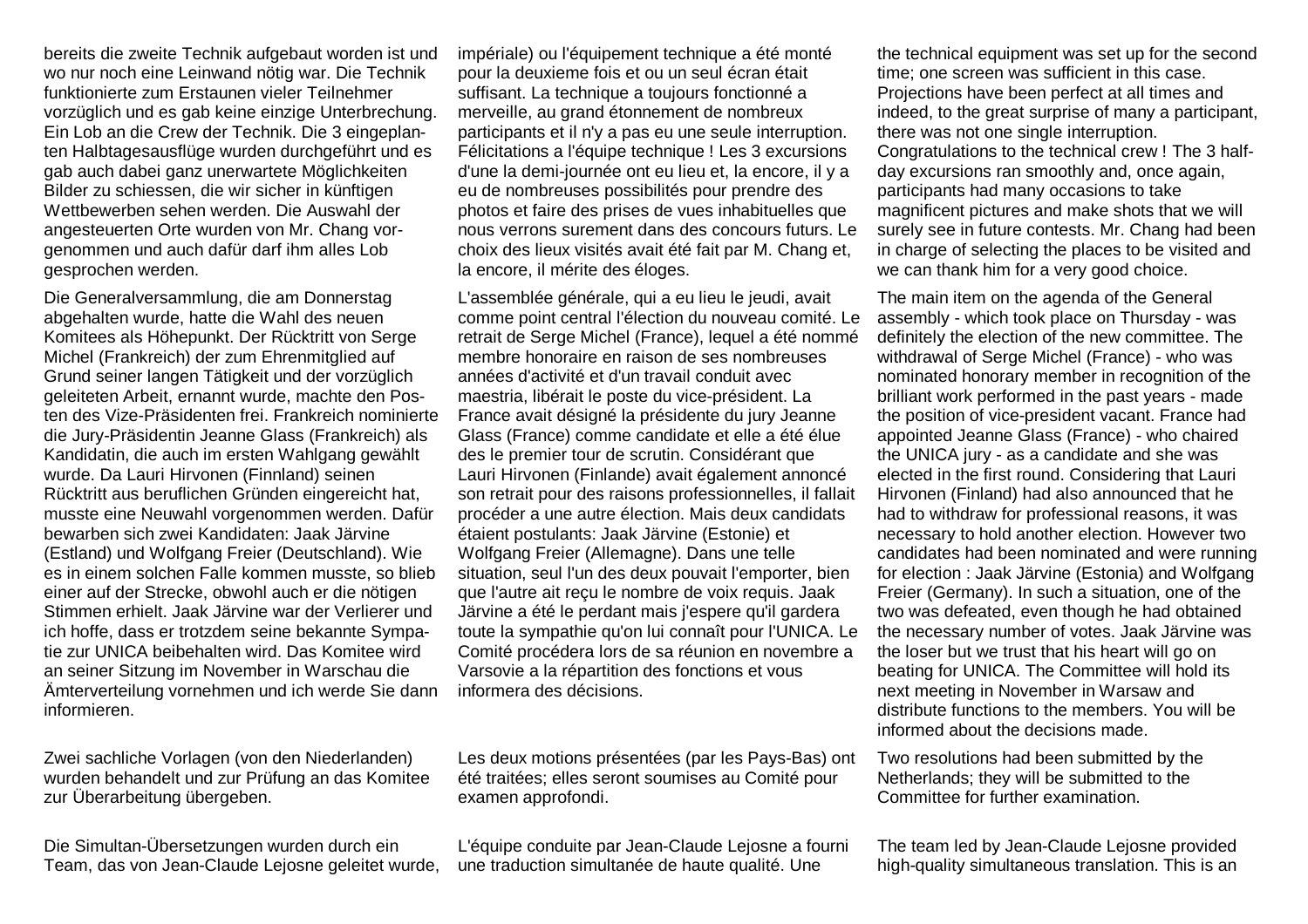hervorragend vorgenommen. Auch an diese Stelle möchte ich den herzlichsten Dank aussprechen. Ihr habt gute Arbeit geleistet.

Die Abschlussfeier mit Rangverkündigung und Preisverteilung wurde eingeleitet durch eine Folkloristische-Darbietung auf hohem Niveau. Die Ansprachen seitens der Organisation, dem Bürgermeister und durch den Verfasser dieses Beitrages, rundeten diesen Abend ab. Alle lobten mit Recht, die Vielseitigkeit der angebotenen Darbietungen in den vergangenen zwei Wochen. Das Organisationsteam von rund 20 Personen wurde mit grossem Beifall verabschiedet. Die Rangverkündigung und Preisverteilung erfolgte im üblichen Rahmen und ich möchte dabei auf die Rangliste, welche in den UNICA News publiziert wird, verweisen. Ein Bierfest im Freien mit einem gewaltigen Feuerwerk beendete in den Morgenstunden die UNICA 2006 Korea.

Die Durchführung der UNICA in Korea hat den Beweis erbracht, dass selbst ein langer Weg kein Hindernis für viele Teilnehmer war. Ja es kamen 4 Teilnehmer mit, die auf einen Rollstuhl angewiesen waren. Auch dieses Problem wurde von den Koreaner gelöst. Herzlichen Dank. Sicher war das Problem mit der koreanischen Sprache gross, doch auch hier wurde versucht, möglichst gute Übersetzer und Übersetzerinnen zu finden, womit die Verständlichkeit weitgehend gewährleistet wurde. Doch zuletzt möchte ich mich bei allen Teilnehmern bedanken, dass Sie sich so grosszügig mit dem koreanischen Essen abfinden konnten. Es war etwas anders als bei uns… .. aber eben, wir sind auch über 10.000 km entfernt vom häuslichen Herd!

Die UNICA 2006 in Korea war ein grosser Erfolg. Die vielen Dankesbriefe die eingetroffen sind bestätigen mir, dass man Freude an diesem Anlass hatte und dass man überrascht war, dass doch der ganze Ablauf weitgehend den erwarteten Hoffnungen entsprochen hat. Ja es freut mich

occasion pour moi de vous exprimer nos vifs remerciements : vous avez fait du bon travail.

La cérémonie de clôture avec le palmares et la remise des prix a commencé avec un spectacle folklorique de haut niveau et s'est achevée avec les discours de la part des organisateurs, du Maire et de votre serviteur. Tous ont fait a juste titre l'éloge de la grande variété des représentations proposées dans le courant des deux dernieres semaines. L'équipe des organisateurs, forte d'environ 20 personnes, a fait ses adieux dans un tonnerre d'applaudissements. Le palmares et la remise des prix se sont déroulés dans le cadre habituel et, a ce suiet, je vous renvoie a la liste des prix qui sera publiée dans les Nouvelles de l'UNICA. Une fete de

la biere en plein air, avec un grand feu d'artifice, a mis fin a l'UNICA 2006 en Corée dans les petites heures du matin.

L'UNICA en Corée a donné la preuve du fait que meme la distance ne représente pas un obstacle pour beaucoup de participants. Il y avait aussi 4 participants qui étaient dépendants d'une chaise roulante. Mais ce petit probleme a également été résolu par les Coréens. Merci beaucoup. Il est vrai que le probleme de la langue coréenne n'était pas négligeable, mais les organisateurs avaient aussi trouvé des traducteurs et traductrices aux grandes compétences grâce auxquels la compréhension a dans une large mesure été assurée. Je voudrais enfin remercier tous les participants pour la façon dont ils se sont adaptés a la cuisine coréenne. Ce n'était pas tout a fait comme chez nous ..... mais il est vrai aussi que nous étions a quelque 10.000 km de la cuisiniere familiale !

L'UNICA 2006 en Corée a été un grand succes. De nombreuses lettres de remerciements sont arrivées pour confirmer qu'on avait pris plaisir a cet événement et qu'on avait été surpris du fait que ce qu'on avait vécu correspondait tres largement a ce qu'on attendait. Je suis évidemment tres heureux de opportunity for me to express our gratitude : you did a good job.

The closing and prize award ceremony started with a performance of high folkloric and cultural value and the event came to an end with addresses on behalf of the organizers, by the Mayor and by the author of this report. All speakers rightly insisted on the quality and variety of the events that had been offered in course of the past two weeks. The organising committee - numbering 20 people bade all participants farewell amid a standing ovation. The prize award ceremony was conducted along the usual lines and I can refer you to the next issue of UNICA News for the full list of prizes. The final event to close down the UNICA 2006 Festival was a beer party in the open air - with the surprise of a fireworks show - which took participants into the small hours of the morning.

The UNICA Congress in Korea has shown that even the distance does not represent an obstacle for many participants. There were also 4 visitors who had at times to use a wheelchair. But the Korean friends found a solution for that problem in all situations. Thank you very much. Of course we also had to overcome the problem of the Korean language but here again the organizers had found highly qualified translators and interpreters who made sure that mutual understanding was guaranteed. Finally, I would like to thank all the participants who adapted so readily to Korean cuisine. Well, it was somewhat different from what we are used to ..... but we were indeed some 7,000 miles away from the home cooker!

The UNICA 2006 Congress in Korea has indeed been a great success. Many thank-you letters have arrived, confirming that participants have enjoyed this great event and have been very pleased to see that the offer were to a large extent up to expectations. I am of course very happy to see that